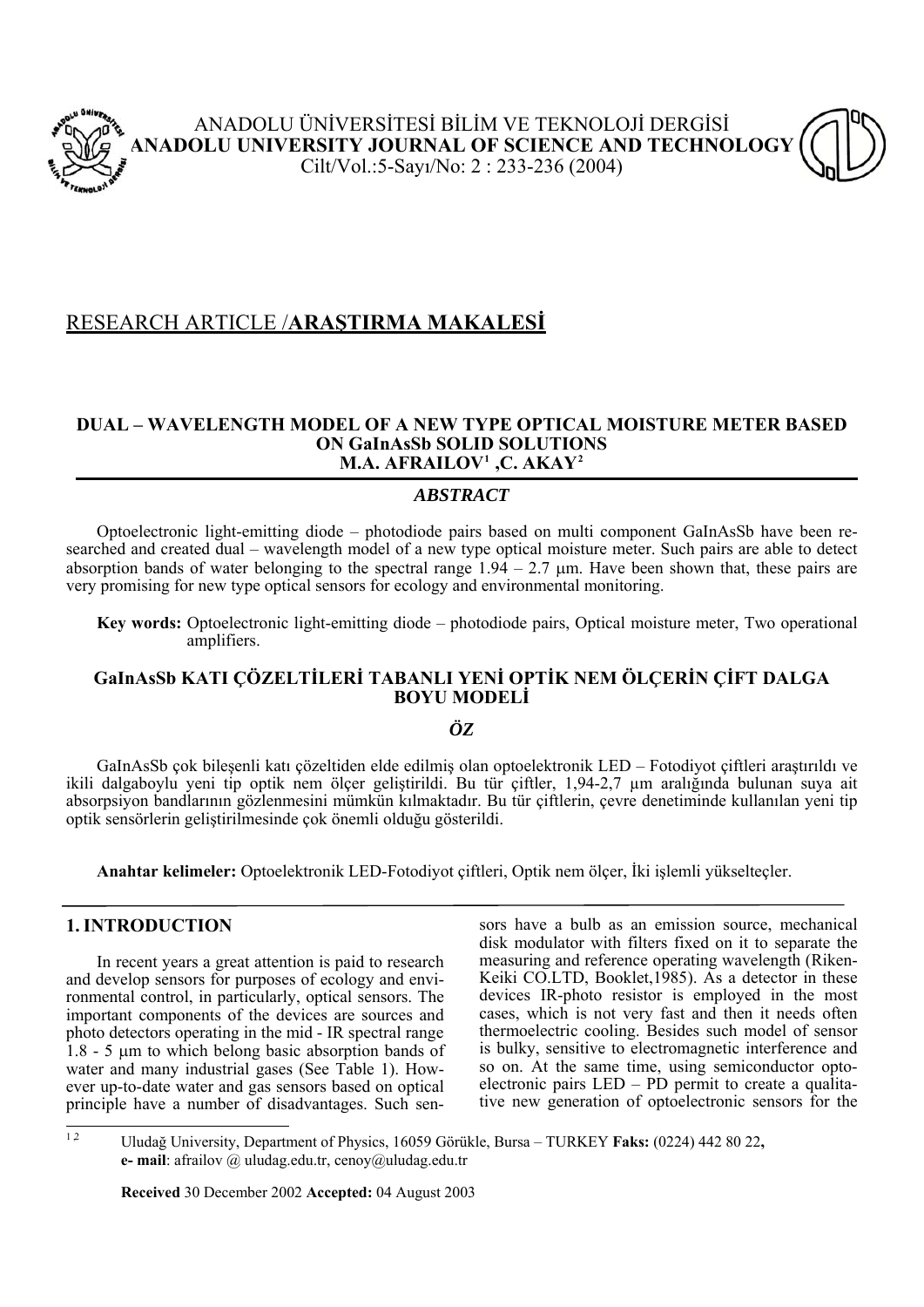analysis of various liquids and gas mixture components (Afrailov and Mikhailova 2000).

We report the results of research and create dual – wavelength models of a new type optical moisture meter based on optoelectronic pairs operating in 1.8 - 2.2 μm spectral range.

Table 1 Absorption bands of water and some gases in the spectral range  $1.6 - 4.8 \mu m$ .

| Substance                                                                                                                           | Maximum of absorption band, μm                                                                                                                 |                      |                                                          |                                                                |
|-------------------------------------------------------------------------------------------------------------------------------------|------------------------------------------------------------------------------------------------------------------------------------------------|----------------------|----------------------------------------------------------|----------------------------------------------------------------|
| Water<br>Methane<br>Acetone<br>Ammonia<br>Nitrous oxide<br>Carbon dioxide<br>Carbon monoxide<br>Sulfur dioxide<br>Hydrogen fluoride | $H_2O$<br>CH <sub>2</sub><br>CH <sub>3</sub> COCH <sub>3</sub><br>NH <sub>3</sub><br>$N_2O$<br>CO <sub>2</sub><br>CO.<br>SO <sub>2</sub><br>ΗF | 1.94<br>1.65<br>1 29 | 2.67<br>2.32<br>3.4<br>2.94<br>29<br>2.65<br>2.34<br>245 | 3.1<br>3.32<br>4.6<br>3.9<br>4.5<br>4.27<br>4.7<br>4.1<br>2.58 |

#### **2. OPTOELECTRONIC LED-PD PAIRS FOR THE 1.8-2.5** μ**m SPECTRAL RANGE**

LED's and photodiodes for the 1.8-2.5 μm spectral range have been fabricated by LPE technology and based on GaInAsSb multicomponet alloys lattice matched to GaSb substrate. Changing the composition of the solid solution ( $0 \le x \ge 0.24$ ) the band gap of  $Ga_{1-x}In_xAs_vSb_{1-y}$  can be chosen in the range of 0.8-0.5 eV which corresponds to the wavelength region of 1.8-2.5 μm (DeWinter et al., 1985).

 Figure 1 shows the emission spectra of some of GaInAsSb / GaSb LED's at room temperature. The LED's have a high quantum efficiency (1-4 % ) and can be used both in pulse and cw regime (Andaspaeva et al., 1988). The output optical power is  $P=20-50$  mW at operating currents  $0.3\n-3$  A, and P = 0.5-1 mW (I =  $10\text{-}20 \text{ mA}$ ) in cw operating.

 To detect the emission of the LED's we use hetero-photodiodes with GaInAsSb as active layer and GaAlAsSb as widebandgap "window" layer (Andreev et al., 1990). Sensitivity of GaInAsSb / GaAlAsSb photodiodes is about  $R = 1$  A/Wt, and low dark current less than 0.1 μA was obtained at  $V = 0.5$ -1 V. The spectral characteristics of typical diode are shown in Figure 2. The GaInAsSb / GaAlAsSb photodiode has a wide range of sensitivity from 1.3 to 2.4 μm. It allows to use one photodiode to detect emitting photon energy of several LED's with different maximum wavelength of emission. It will be noticed that an important advantage of the developed LED's and PD's have similar temperature dependence of the spectral characteristics because LED's and PD's are made from the same material. The temperature coefficient of band gap dependence is  $\Delta E_g / \Delta T = 3.5 * 10^{-4}$  eV / K.



Figure 1 Spectra of emission intensity of GaInAsSb lightemitting diodes at room temperature(See Table 2).



Figure 2 Spectral responses of GaInAsSb/ GaInAsSb photodiode at room temperature

#### **3. MEASUREMENTS AND RESULTS**

We used some optoelectronic LED – PD pairs based on GaInAsSb to develop a new type smalldimension dual-wavelength optical moisture meter. To measure moisture content in paper we chose LED's with maximum emission wavelength  $\lambda_{\text{meas}} = 1.94 \mu m$ which is selectively absorbed by water in paper and  $\lambda_{\text{ref}}$  = 2.2 µm which can not been absorbed in paper. As a photodiode was chosen GaInAsSb / GaAlAsSb PD with a broad spectral characteristic.

 For this goal, was created the two-wavelength IR moisture meter which consist of two parts: electrical and optical parts. The scheme of en electrical part is shown in Figure 3. In optical part we use two type optical reflectors (see Figure 4): Parabolic (for measurements of thick papers moisture) and Flat (for measurements of thin papers moisture).

The circuit works as follow. The IC4047 has been working on the astable multivibrator mode. Working frequency is given with RC component values. The Q and  $\sim$ Q outputs of the vibrator supply IR LEDs of 1.94 µm and 2.2µm from current drivers. These two IR LEDs act as transmitter.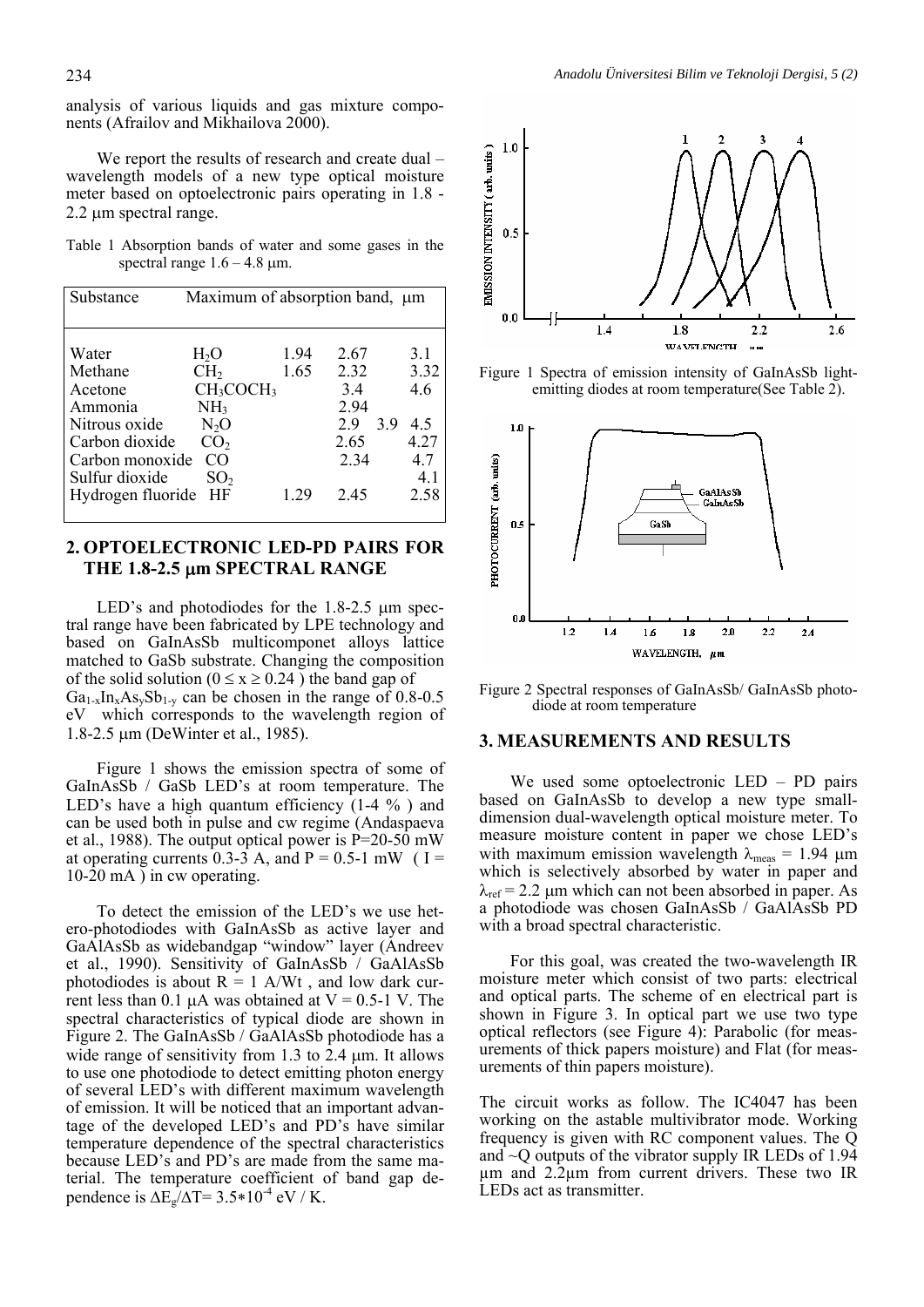

Figure 3 The electrical part of a dual- wavelength moisture meter

 First two operational amplifiers on the receiver part of the circuit amplify the signal from photodiode. The amplifying signal has been applied of the switch circuit inputs which have been working with synchronous of the Q and ~Q outputs. One of the obtained signals is absorbing other is transmitting signal. These two signals has been applied input of the differential amplifier. The output signal of the differential amplifier gives information about moisture content in sample.

 The moisture of papers may be determined by following expression

$$
W = \frac{m_m}{m_m + m_p} \% 100
$$
 (1)

Where *W* is moisture,  $m_p$  - mass of a dry paper,  $m_m$ - mass of moisture which content in paper. Magnitude of  $m_m$  expressing by magnitudes of reference and measurement signals, may be determined as follow:

$$
m_m = \frac{1}{k_m \alpha_m} \ln \frac{V_r}{V_{out}}
$$
 (2)

Where  $k_m$  is absorbing coefficient of light by moisture in the measurement wavelength and  $\alpha_m$  is coefficient of nonlinearity.  $V_r$  and  $V_{out}$  are magnitudes of reference and measurement signals respectively.

Substituting Eq  $(2)$  in Eq  $(1)$  we obtaine

$$
W = \frac{\ln \frac{V_r}{V_{out}}}{\ln \frac{V_r}{V_{out}} + k_m \alpha_m m_p} \% 100
$$
 (3)



Figure 4 The optical part of a dual- wavelength moisture meter: Parabolic (a) and flat (b) optical reflectors